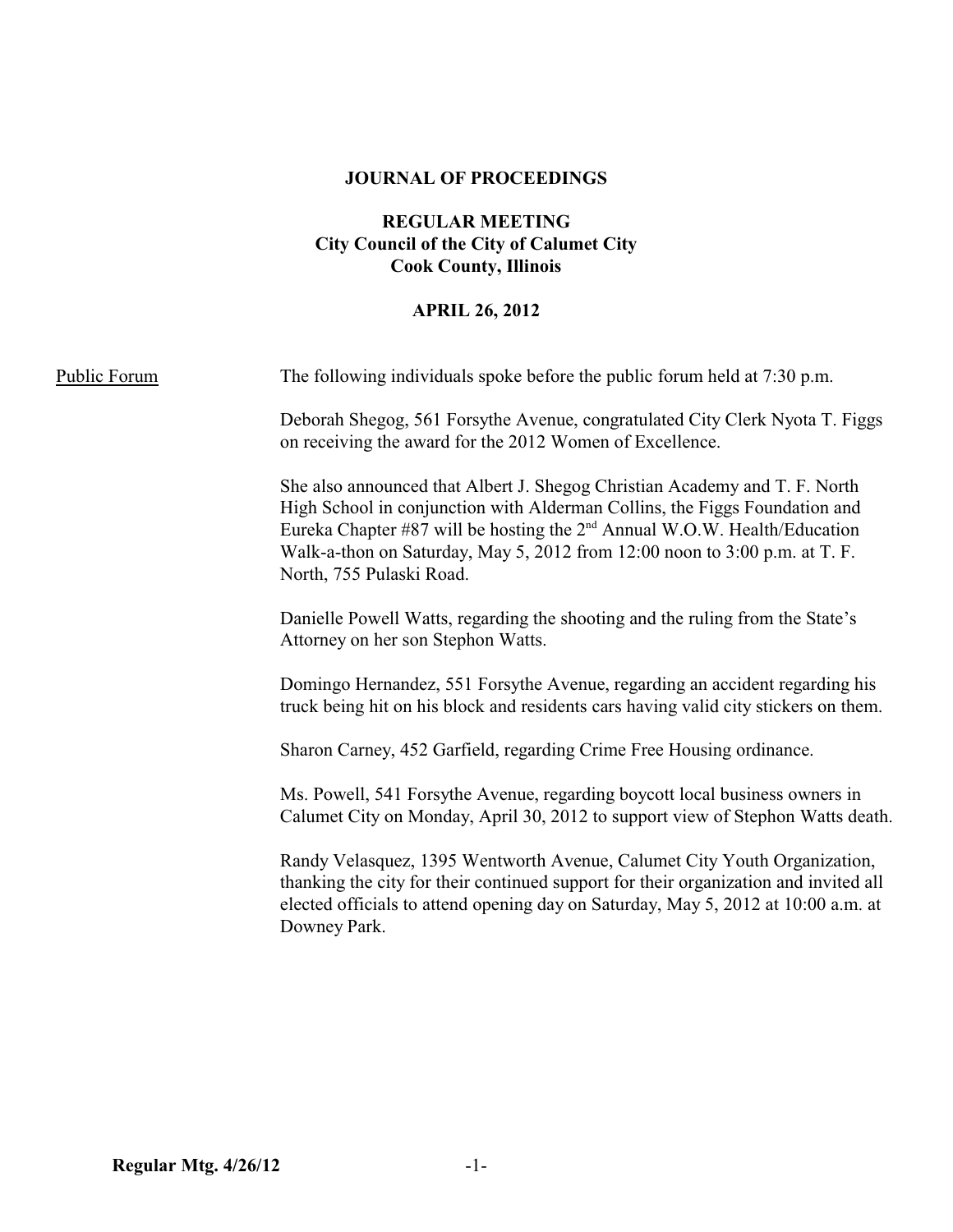## **CALL TO ORDER**

| Pledge of Allegiance |                | The City Council of the City of Calumet City met in the City Council Chambers<br>in a regular meeting on Thursday, April 26, 2012 at 7:45 p.m. with Mayor<br>Michelle Markiewicz Qualkinbush, present and presiding.            |                                                                        |  |
|----------------------|----------------|---------------------------------------------------------------------------------------------------------------------------------------------------------------------------------------------------------------------------------|------------------------------------------------------------------------|--|
| <b>ROLL</b>          |                |                                                                                                                                                                                                                                 |                                                                        |  |
| <b>PRESENT</b>       | $\tau$         | <b>ALDERMEN:</b>                                                                                                                                                                                                                | Schneider, Wosczynski, Jones, Wilson, Munda,<br>Manousopoulos, Collins |  |
| <b>ABSENT:</b>       | $\overline{0}$ | <b>ALDERMEN:</b>                                                                                                                                                                                                                | None                                                                   |  |
|                      |                | Also present were City Clerk Figgs, City Treasurer Tarka, City Attorney Montana,<br>City Engineer Roberts, Fire Chief Galgan, Deputy Chief Banske, CED<br>Coordinator Gigliotti, Assistant Chief Zorzi and Deputy Clerk Bonato. |                                                                        |  |
|                      |                | There being a quorum present, the meeting was called to order.                                                                                                                                                                  |                                                                        |  |
| Moment of silence    |                | Mayor Michelle Markiewicz Qualkinbush asked for a moment of silence for<br>former 7 <sup>TH</sup> Ward Alderman Cindi Pallick.                                                                                                  |                                                                        |  |
| Approval of minutes  |                | Alderman Munda moved, seconded by Alderman Jones, to approve the minutes of<br>April 12, 2012 as presented.                                                                                                                     |                                                                        |  |

### MOTION CARRIED

## **REPORTS OF STANDING COMMITTEES**

Finance Alderman Wosczynski: "On Monday, April 23, 2012 there was a Finance Committee meeting held in the City Council Chambers at 6:35 p.m. In attendance were Alderman Wosczynski, chairman, Alderman Manousopoulos, member, Alderman Wilson, member. Also attending were Alderman Schneider, Alderman Jones, Alderman Munda, Alderman Collins, Mayor Michelle Markiewicz Qualkinbush, City Clerk Figgs, Treasurer Tarka, City Attorney Horvath, the public and the press.

> Discussion was held regarding the newly negotiated and revised proposal for the Dolfin, Inc. agreement. Alderman Manousopoulos moved, seconded by Alderman Wosczynski , to recommend the agreement from Dolfin, Inc. be approved at the Special Meeting, April 23, 2012 at 7:00 p.m. The three finance committee members were in favor the contract.

> After discussion regarding the approval of the agreement with Sungard Public Sector, Inc. the committee entered into executive session at 7:19 p.m. and entered back into open session at 7:26 p.m. The mayor will get in touch with Sungard Public Sector, Inc. to have them attend a Finance Committee meeting.

The meeting adjourned at 7:28 p.m.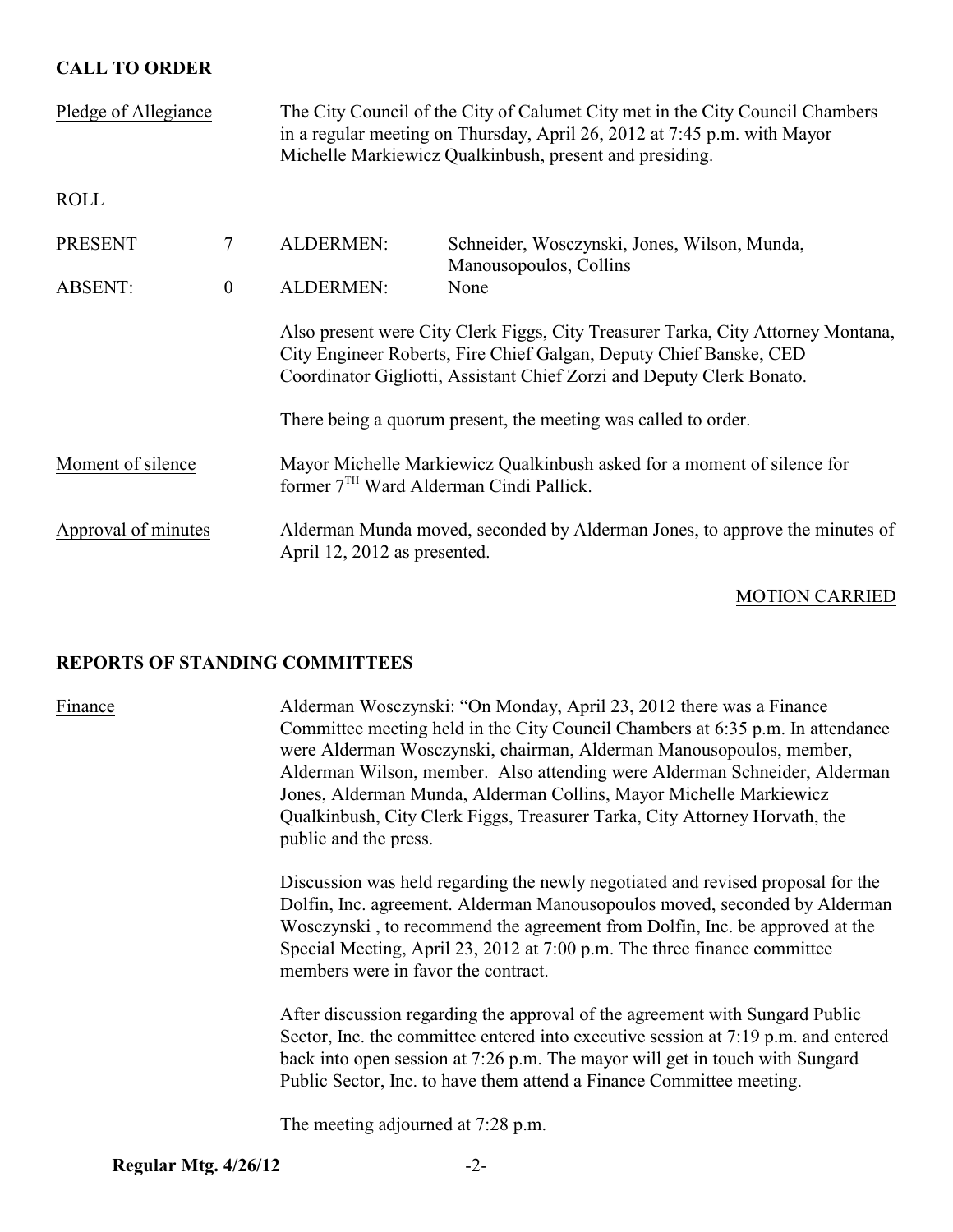| <b>Public Safety</b>    | Alderman Manousopoulos had no report.                                                                                                                                                                                                                                                                                                                                                                                                                                                                                                                                                                                                                                                                    |  |  |
|-------------------------|----------------------------------------------------------------------------------------------------------------------------------------------------------------------------------------------------------------------------------------------------------------------------------------------------------------------------------------------------------------------------------------------------------------------------------------------------------------------------------------------------------------------------------------------------------------------------------------------------------------------------------------------------------------------------------------------------------|--|--|
| <b>Public Utilities</b> | Alderman Jones had no report.                                                                                                                                                                                                                                                                                                                                                                                                                                                                                                                                                                                                                                                                            |  |  |
| Ord. & Res.             | Alderman Collins had no report.                                                                                                                                                                                                                                                                                                                                                                                                                                                                                                                                                                                                                                                                          |  |  |
| H.E.W.                  | Alderman Schneider had no report.                                                                                                                                                                                                                                                                                                                                                                                                                                                                                                                                                                                                                                                                        |  |  |
| Permits & Licenses      | Alderman Wilson had no report. I would like to make some comments. I<br>understand that Ms. Watts is grieving. I want to make it clear to everyone that I<br>am not in favor of any boycott or any measure that would hurt our economic base<br>in Calumet City or the business community. As the former finance committee<br>chairman, it has always been my mission to help our community as far as the<br>finances so that we could have a healthy, vibrant city. I urge everyone to continue<br>to shop Calumet City. I am not in favor of any boycott or any other demonstration<br>that would hurt our residents or our business community. I felt it necessary to<br>make it clear at this time." |  |  |
| Public Works            | Alderman Munda had no report.                                                                                                                                                                                                                                                                                                                                                                                                                                                                                                                                                                                                                                                                            |  |  |

# **CITY COUNCIL REPORTS**

| Mayor's Report                                | Mayor Michelle Markiewicz Qualkinbush recognized Marcus Evans who was<br>appointed the State Representative in the 33 <sup>rd</sup> District. Welcome to our meeting.                                                                                                                                                                                                                                   |
|-----------------------------------------------|---------------------------------------------------------------------------------------------------------------------------------------------------------------------------------------------------------------------------------------------------------------------------------------------------------------------------------------------------------------------------------------------------------|
| Marcus Evans address<br>City Council          | At this time in the meeting Marcus Evans addressed the City Council.                                                                                                                                                                                                                                                                                                                                    |
| <b>Congratulations City Clerk</b>             | Mayor Michelle Markiewicz Qualkinbush congratulated City Clerk Figgs on her<br>award for Women of Excellence.                                                                                                                                                                                                                                                                                           |
| Approve block party/152nd<br>Place - $8/4/12$ | Alderman Schneider moved, seconded by Alderman Wosczynski, to approve a<br>Block Party on 152 <sup>nd</sup> Place between Lincoln & Freeland Avenue on Saturday,<br>August 4, 2012 from 12 noon to 7 p.m. Also to notify the proper public safety<br>personnel and direct the sewer maintenance department to provide barricades and<br>trash receptacles to 321-152nd Place on Friday, August 3, 2012. |
|                                               | <b>MOTION CARRIED</b>                                                                                                                                                                                                                                                                                                                                                                                   |
| No Parking - 925 Harding                      | Alderman Schneider moved, seconded by Alderman Manousopoulos, to direct the<br>City Attorney to amend the parking ordinance by adding a "No Parking" in front<br>of 925 Harding Avenue.<br><b>MOTION CARRIED</b>                                                                                                                                                                                        |
| $2nd$ Ward Earth Day                          | Alderman Wosczynski announced 2 <sup>nd</sup> Ward Earth Day celebration on Saturday,<br>April 28, 2012 from 8:00 a.m. to 12 noon. Public Works will pick up items that<br>are placed in the alley.                                                                                                                                                                                                     |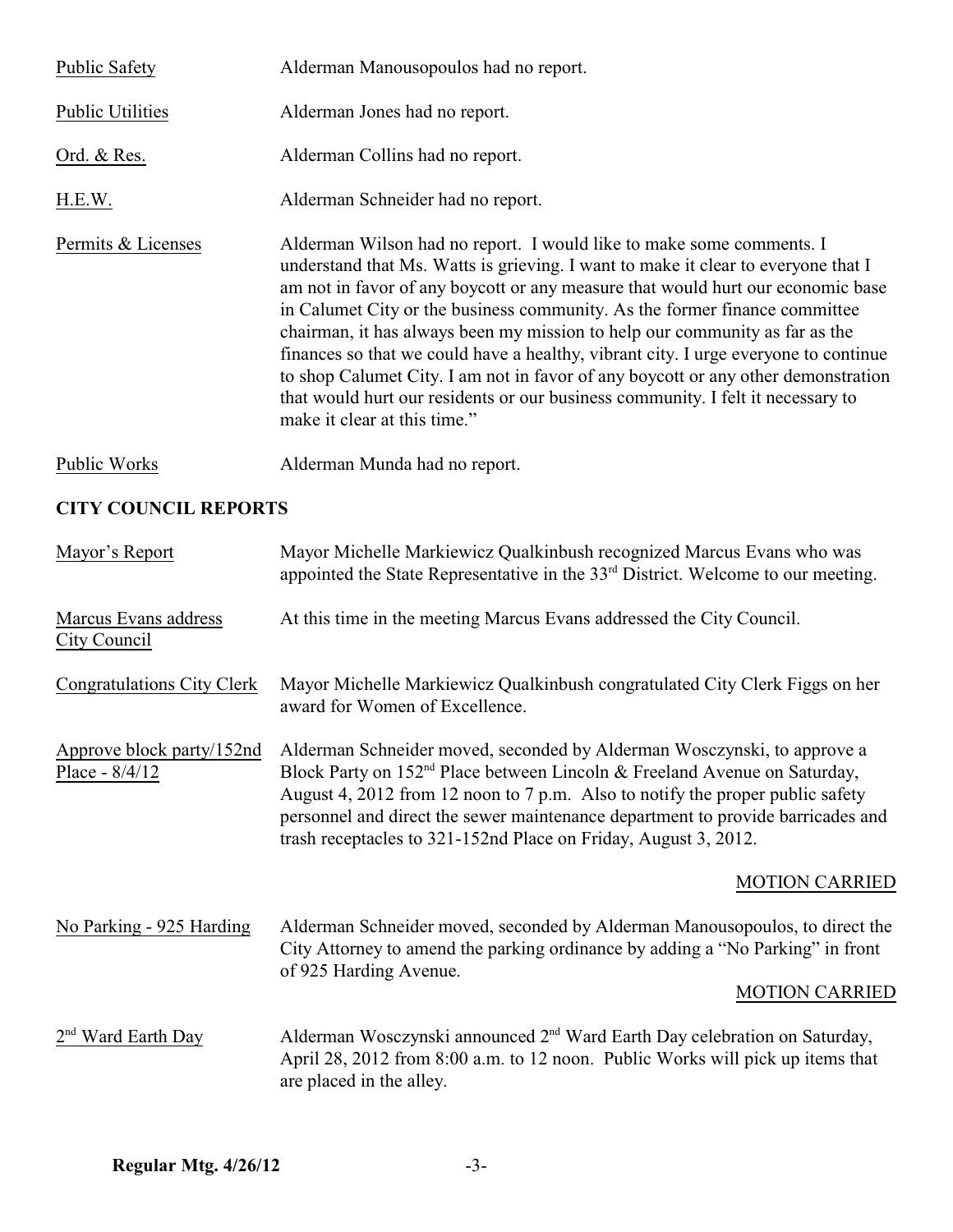| Recycling drop off<br>April 28, 2012                      | Alderman Wosczynski announced electronics recycling, document shredding, and<br>paint and oil drop off on April 28, 2012 from 9 a.m. to 12 noon at the public<br>works facility, 1701 Dolton Road.                                                                        |
|-----------------------------------------------------------|---------------------------------------------------------------------------------------------------------------------------------------------------------------------------------------------------------------------------------------------------------------------------|
| Flower planting - $4/28/12$                               | Alderman Wosczynski announced children's flower planting on Saturday, April<br>28, 2012 at 12:30 p.m. All residents and their children are welcome to assist the<br>Home Depot in planting flowers at the Calumet City Public Library.                                    |
| Thank elected officials<br>attending Comcast Care<br>Days | Alderman Jones thanked Mayor Michelle, City Clerk Figgs and Alderman Collins<br>for attending Comcast Care Days. He also thanked the volunteers that attended.<br>Also Comcast and other organizations for their donations.                                               |
| Lions' Club honor firemen                                 | At this time in the meeting, Fire Chief Galgan announced that the Lion's Club<br>honored two firefighter, Aaron Borowski and Joseph Okichich for a job well done<br>on a call on February 17, 2012 when responding to a 34 year old patient<br>complaining of chest pain. |
| V.F.W. honor firemen                                      | Fire Chief Galgan announced that the V.F.W. will be honoring Brian Bonic and<br>Tom Dukups for their bravery with an apartment fire on Paxton Avenue. The<br>occupant made it safely to the ground with their help and the fire was<br>extinguished.                      |
| Lion's Club honor Ofc.<br>Rivas                           | Alderman Munda mention Officer Rivas from the police department that was<br>honored as Office of the Year with the Lion's Club.                                                                                                                                           |
| <b>Condolences to Pallick</b><br>family                   | Alderman Collins extended condolences to the Pallick family. He thanked former<br>Alderman Pallick for her work on the city council and her contributions to the<br>city.                                                                                                 |
| Prepare resolution/<br>Pallick family                     | Alderman Collins moved, seconded by Alderman Manousopoulos, to prepare a<br>Resolution in memory of Cynthia M. Pallick.<br><b>MOTION CARRIED</b>                                                                                                                          |
| Congratulate winners<br><b>Essay competition</b>          | Alderman Collins congratulated the winners of the third annual Essay<br>Competition. He thanked all those who participated.                                                                                                                                               |
| Thank attendees to Four<br>Winds trip                     | Alderman Collins acknowledge the participants of the trip to Four Wind's last<br>Monday, especially the seniors that attended.                                                                                                                                            |
| Thank Ald. Jones                                          | Alderman Collins thanked Alderman Jones for putting together and coordinating<br>the Comcast Day events. He thanked the staff and volunteers.                                                                                                                             |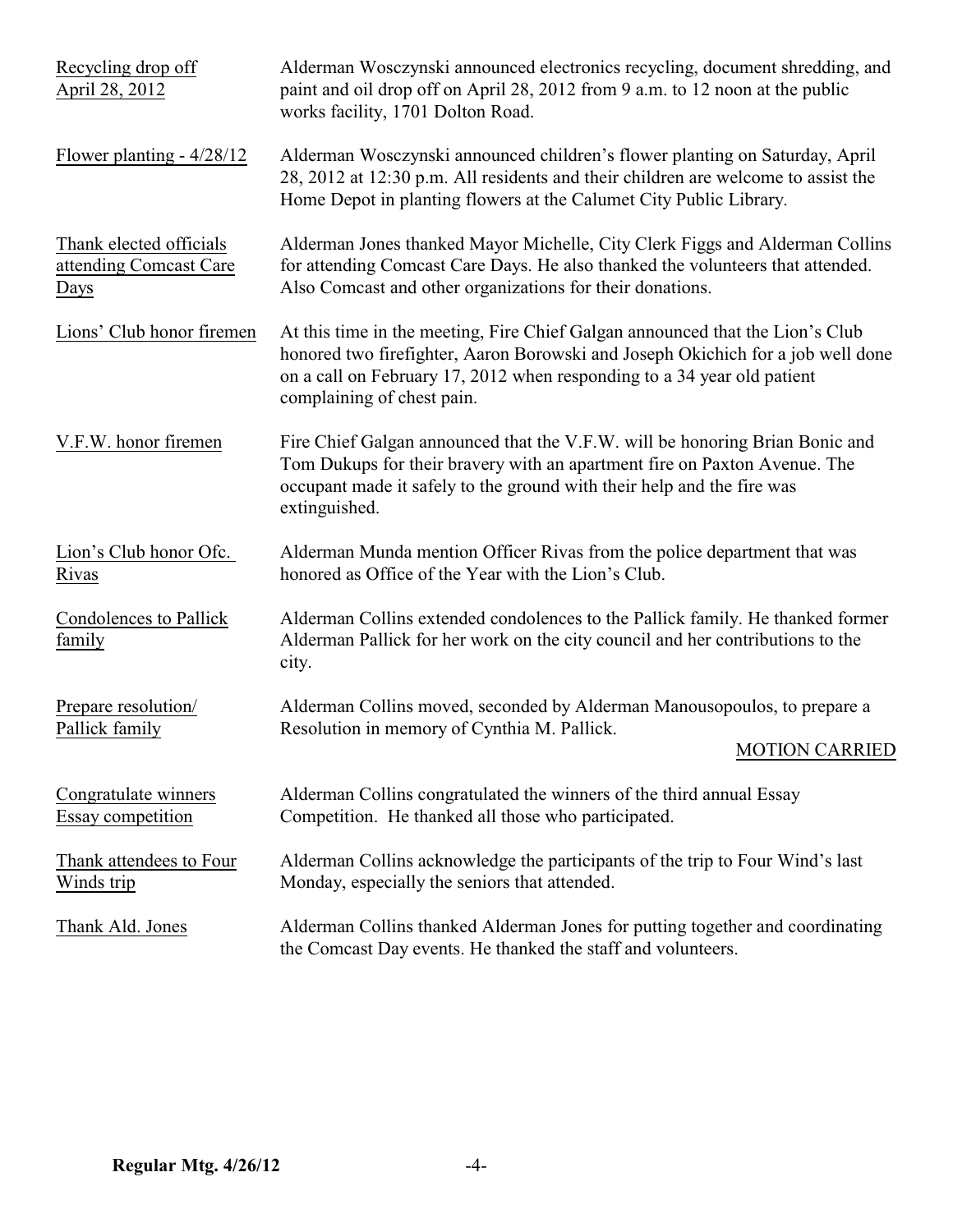# **INFORMATIONAL ITEMS TO BE ACCEPTED AND PLACED ON FILE**

| Qualkinbush/proclaiming<br>May, 2012 as Motorcycle<br>Awareness month          | Mayor Michelle Markiewicz Proclaiming May 2012 as "Motorcycle Awareness Month."                           |
|--------------------------------------------------------------------------------|-----------------------------------------------------------------------------------------------------------|
| Qualkinbush/proclaiming<br>May 1, 2012 as Loyalty Day                          | Mayor Michelle Markiewicz Proclaiming May 1, 2012 as "Loyalty Day."                                       |
| City Treasurer Tarka/re:<br>Water Rate Increase                                | RE: Water Rate Increase.                                                                                  |
| <b>City Treasurer Tarka/re:</b><br>Refuse Rate Increase                        | RE: : Refuse Rate Increase.                                                                               |
| <b>Calumet City Fire</b><br>Department/re: State Fire<br>Marshal Reimbursement | RE: State Fire Marshal Reimbursement.                                                                     |
| Comcast/channel line-up                                                        | RE: Channel line-up changes.                                                                              |
| Comcast/channel line-up                                                        | RE: Channel line-up changes.                                                                              |
| ComEd/Emergency<br>Preparedness & Response                                     | RE: ComEd Operating Protocol for Municipal Coordination of Emergency                                      |
| Robinson Engineering/<br>submitting weight limit<br>of trucks                  | Submitting information regarding weight limit of trucks.                                                  |
| Qualkinbush/proclaiming<br>April 21, 2012 as Comcast<br>Care Days              | Mayor Michelle Markiewicz Proclaiming April 21, 2012 as "Comcast Care Days."                              |
| Accept & place on file                                                         | Alderman Jones moved, seconded by Alderman Wosczynski, to accept the<br>communications and place on file. |

MOTION CARRIED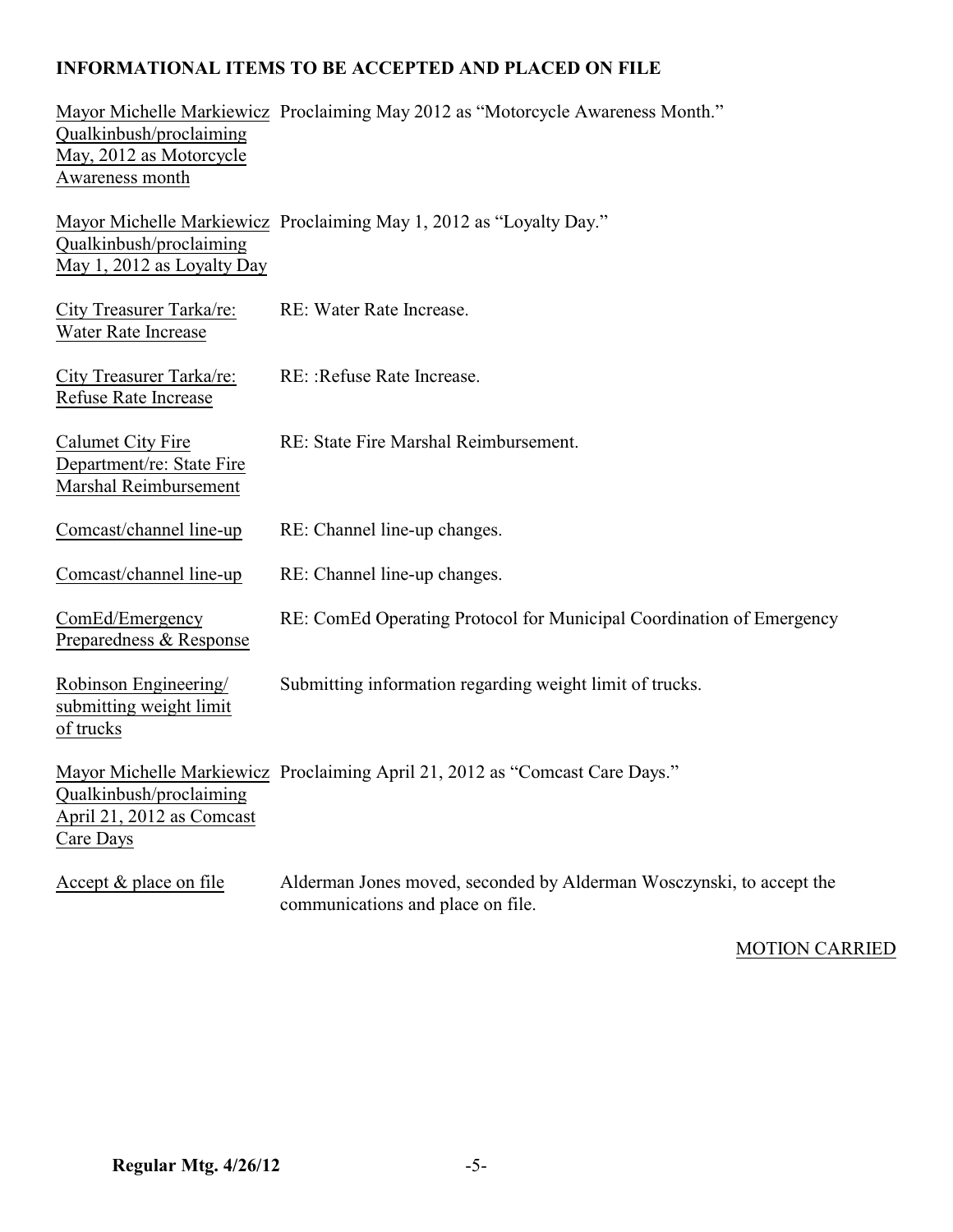## **NEW BUSINESS**

| Refer to City Attorney<br>Embry v. Calumet City | Refer to City Attorney - Circuit Court of Cook County, Illinois - Jay Embry<br>and all similarly situated employees of the City of Calumet City, Plaintiff, v. the<br>City of Calumet City, Illinois, a unit of local Government, and Michelle<br>Markiewicz Qualkinbush, in her individual capacity, George Vallis, in his<br>individual capacity, Nick Manousopoulos, in his individual capacity, and Roger<br>Munda, in his individual capacity, Brian Wilson, in his individual capacity<br>Edward Gonzalez, in his individual capacity, defendants. |
|-------------------------------------------------|----------------------------------------------------------------------------------------------------------------------------------------------------------------------------------------------------------------------------------------------------------------------------------------------------------------------------------------------------------------------------------------------------------------------------------------------------------------------------------------------------------------------------------------------------------|
| Approve new business                            | Alderman Manousopoulos moved, seconded by Alderman Wosczynski, to<br>approve new business as presented.                                                                                                                                                                                                                                                                                                                                                                                                                                                  |

## MOTION CARRIED

### **BUILDING PERMITS**

FENCE - PERMITS 1351 Greenbay -  $7<sup>th</sup>$  Ward 259 Saginaw - 2<sup>nd</sup> Ward 1700 Memorial Dr. - 4<sup>th</sup> Ward

| Table fence permit - 259<br>Saginaw Avenue | Alderman Wosczynski moved, seconded by Alderman Manousopoulos, to table<br>the fence permit for 259 Saginaw Avenue.            |  |
|--------------------------------------------|--------------------------------------------------------------------------------------------------------------------------------|--|
|                                            | <b>MOTION CARRIED</b>                                                                                                          |  |
| Approve permits                            | Alderman Collins moved, seconded by Alderman Schneider, to approve fence<br>permits for 1351 Greenbay and 1700 Memorial Drive. |  |

### MOTION CARRIED

# **RESOLUTIONS AND ORDINANCES**

| Res. $\#1$ : extending<br>condolences to McKeever<br>Family                 | Resolution extending condolences to the family of Charles Nelson McKeever, Jr.                                                                                                                                                                                                     |
|-----------------------------------------------------------------------------|------------------------------------------------------------------------------------------------------------------------------------------------------------------------------------------------------------------------------------------------------------------------------------|
| Ord. $#2$ : handicap parking<br>by deleting: 416 Sibley<br>$(Ord. #12-16)$  | Ordinance amending Chapter 90 of the Municipal Code of the City of Calumet<br>City, by deleting: 416 Sibley Boulevard. (see attached page 6A)                                                                                                                                      |
| Ord. $#3$ : handicap parking<br>by adding: 1257 Mackinaw<br>$(Ord. #12-17)$ | Ordinance amending Chapter 90 of the Municipal Code of the City of Calumet<br>City, by adding: 1257 Mackinaw Avenue. (see attached page 6B)                                                                                                                                        |
| Res. #4: Ceding aggregate<br>Bond Volume Cap<br>$(Res. #12-15)$             | Resolution Ceding the Aggregate Remaining Unused Allocation of 2012<br>unused 2012 Private Activity Private Activity Bond Volume Cap of the City of Calumet City to the Illinois<br>Finance Authority for use by Projects in the Chicago Southland area.<br>(see attached page 6C) |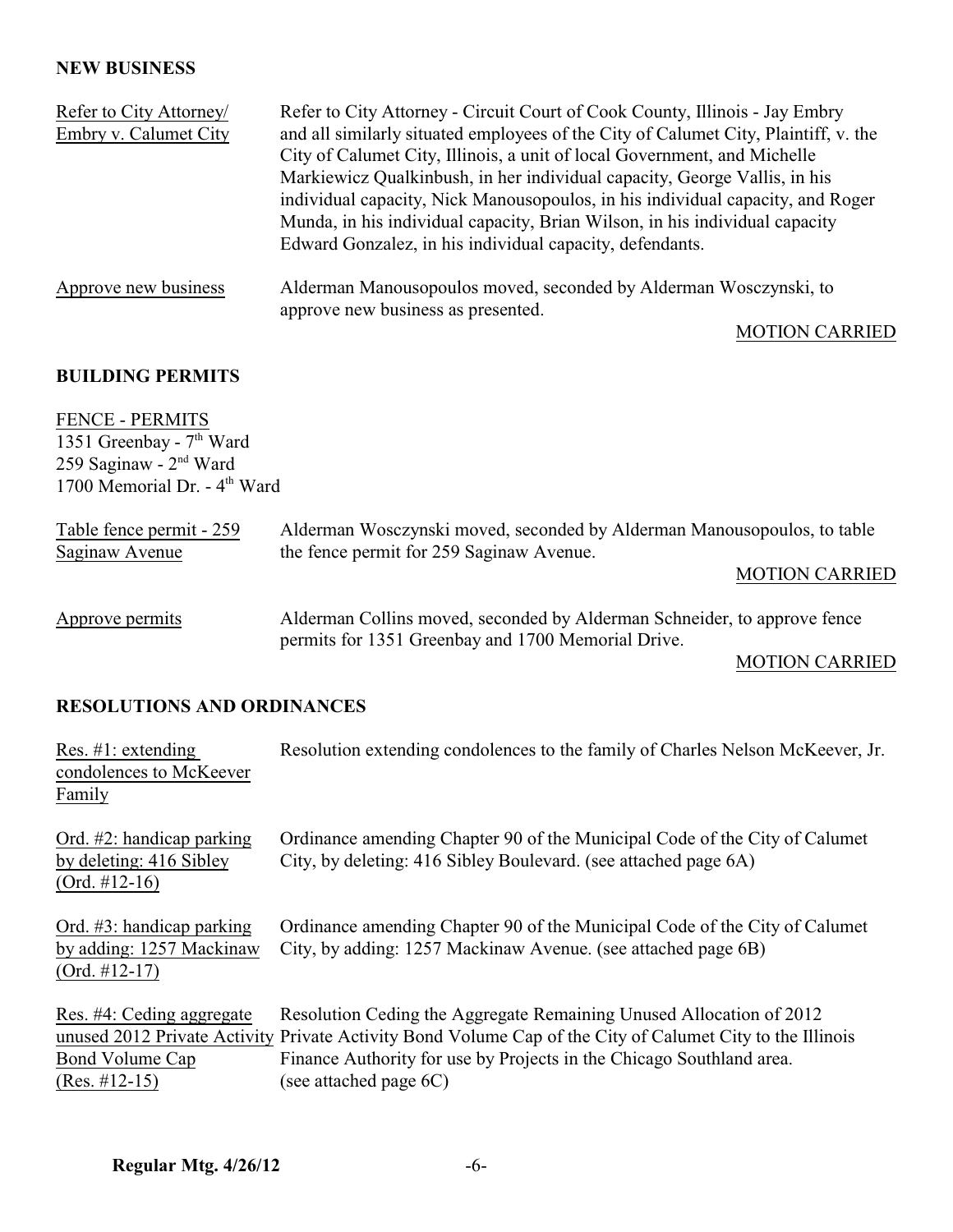| Defer Resolution #1                 |          | $#1$ to the next meeting. | Alderman Wosczynski moved, seconded by Alderman Jones, to defer Resolution<br><b>MOTION CARRIED</b>                                               |
|-------------------------------------|----------|---------------------------|---------------------------------------------------------------------------------------------------------------------------------------------------|
| Pass Resolution/Adopt<br>Ordinances |          |                           | Alderman Jones moved, seconded by Alderman Munda, to pass the Resolution<br>and adopt ordinances as read, without the necessity of prior posting. |
| <b>ROLL CALL</b>                    |          |                           |                                                                                                                                                   |
| YEAS:                               | 7        | <b>ALDERMEN:</b>          | Wosczynski, Jones, Wilson, Munda, Manousopoulos,<br>Collins, Schneider                                                                            |
| NAYS:                               | $\theta$ | <b>ALDERMEN:</b>          | None                                                                                                                                              |
| <b>ABSENT:</b>                      | $\theta$ | <b>ALDERMEN:</b>          | None                                                                                                                                              |
|                                     |          |                           | <b>MOTION CARRIED</b>                                                                                                                             |

# **FINANCIAL MATTERS**

| Remit payment/Calumet<br>City Plumbing/\$7,500                       | Approve the emergency replacement of fire hydrant at northeast corner of $153rd$<br>Street & Price Avenue and direct the City Treasurer to remit payment to Calumet<br>City Plumbing in the amount not to exceed \$7,500; to be charged to account<br>#030-36-2-349.                                                                                              |
|----------------------------------------------------------------------|-------------------------------------------------------------------------------------------------------------------------------------------------------------------------------------------------------------------------------------------------------------------------------------------------------------------------------------------------------------------|
| Remit payment/J & J<br>Newell/\$6,720                                | Approve sewer repair at 645 State Street and direct the City Treasurer to remit<br>payment to J & J Newell in the amount not to exceed $$6,720.00$ ; to be charged to<br>account #030-36-2-100.                                                                                                                                                                   |
| Remit payment/J & J<br>Newell/\$5,160.00                             | Approve supplemental repair to Buffalo & Stewart and direct the City Treasurer<br>to remit payment to $J & J$ Newell in the amount not to exceed \$5,160.00; to be<br>charged to account $\#030-36-2-100$ .                                                                                                                                                       |
| Approve refund/Village<br>South Chicago Heights/<br>\$9,136.00       | Approve the refund to the Village of South Chicago Heights in the amount of<br>\$9,136.00 for a duplicate EVP Payment and direct the City Treasurer to remit<br>payment; to be charged to account #115-70-5-105.                                                                                                                                                  |
| Approve attendance/Ald.<br>Jones/ABFF Conference<br>June 18-24, 2012 | Approve the attendance of Alderman Jones to the ABFF conference on June<br>18-24, 2012 and direct the City Treasurer to remit \$2,378.00 to Alderman<br>Thaddeus M. Jones for hotel/registration/expenses; to be charged to account<br>#010-10-2-300.                                                                                                             |
| Amend agreement/Lincoln<br>Dealership                                | Amending the agreement with Lincoln dealership to include "In the event the<br>Lincoln Dealership assets to a party maintaining the Lincoln franchise in Calumet<br>City, this Agreement and its benefits may be assigned provided the successor<br>dealership if approved by Ford Motor Company, Lincoln Division, for a Lincoln<br>Sales and Service Agreement. |